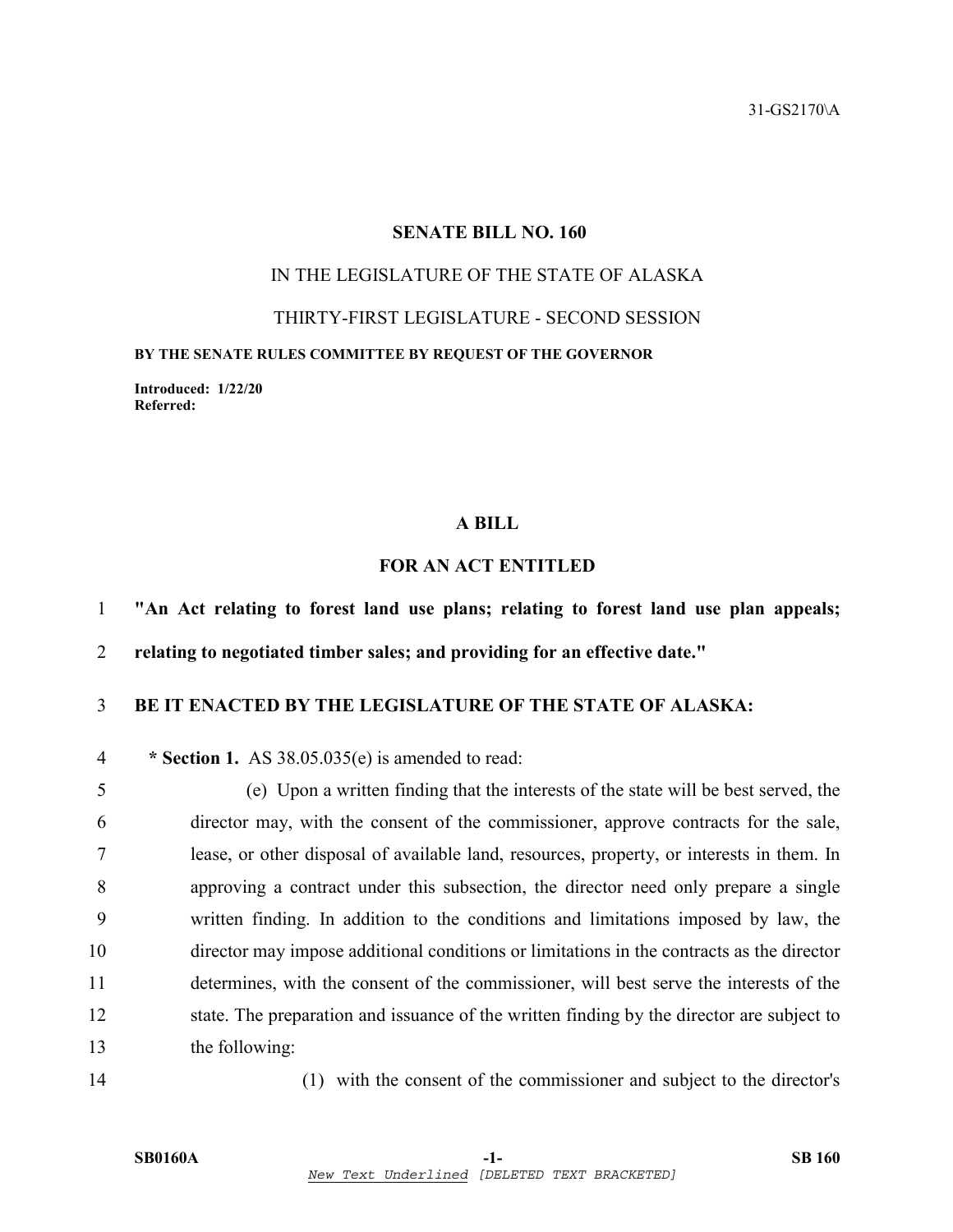| discretion, for a specific proposed disposal of available land, resources, or property, or |
|--------------------------------------------------------------------------------------------|
| of an interest in them, the director, in the written finding,                              |
| (A) shall establish the scope of the administrative review on                              |
| which the director's determination is based, and the scope of the written                  |
| finding supporting that determination; the scope of the administrative review              |
| and finding may address only reasonably foreseeable, significant effects of the            |
| uses proposed to be authorized by the disposal;                                            |
| (B) may limit the scope of an administrative review and finding                            |
| for a proposed disposal to                                                                 |
| (i) applicable statutes and regulations;                                                   |
| the facts pertaining to the land, resources, or<br>(ii)                                    |
| property, or interest in them, that the director finds are material to the                 |
| determination and that are known to the director or knowledge of which                     |
| is made available to the director during the administrative review; and                    |
| (iii) issues that, based on the statutes and regulations                                   |
| referred to in (i) of this subparagraph, on the facts as described in (ii) of              |
| this subparagraph, and on the nature of the uses sought to be authorized                   |
| by the disposal, the director finds are material to the determination of                   |
| whether the proposed disposal will best serve the interests of the state;                  |
| and                                                                                        |
| may, if the project for which the proposed disposal is<br>(C)                              |
| sought is a multiphased development, limit the scope of an administrative                  |
| review and finding for the proposed disposal to the applicable statutes and                |
| regulations, facts, and issues identified in $(B)(i)$ - (iii) of this paragraph that       |
| pertain solely to the disposal phase of the project when                                   |
| the only uses to be authorized by the proposed<br>(i)                                      |
| disposal are part of that phase;                                                           |
| (ii) the disposal is a disposal of oil and gas, or of gas                                  |
| only, and, before the next phase of the project may proceed, public                        |
| notice and the opportunity to comment are provided under regulations                       |
| adopted by the department;                                                                 |
|                                                                                            |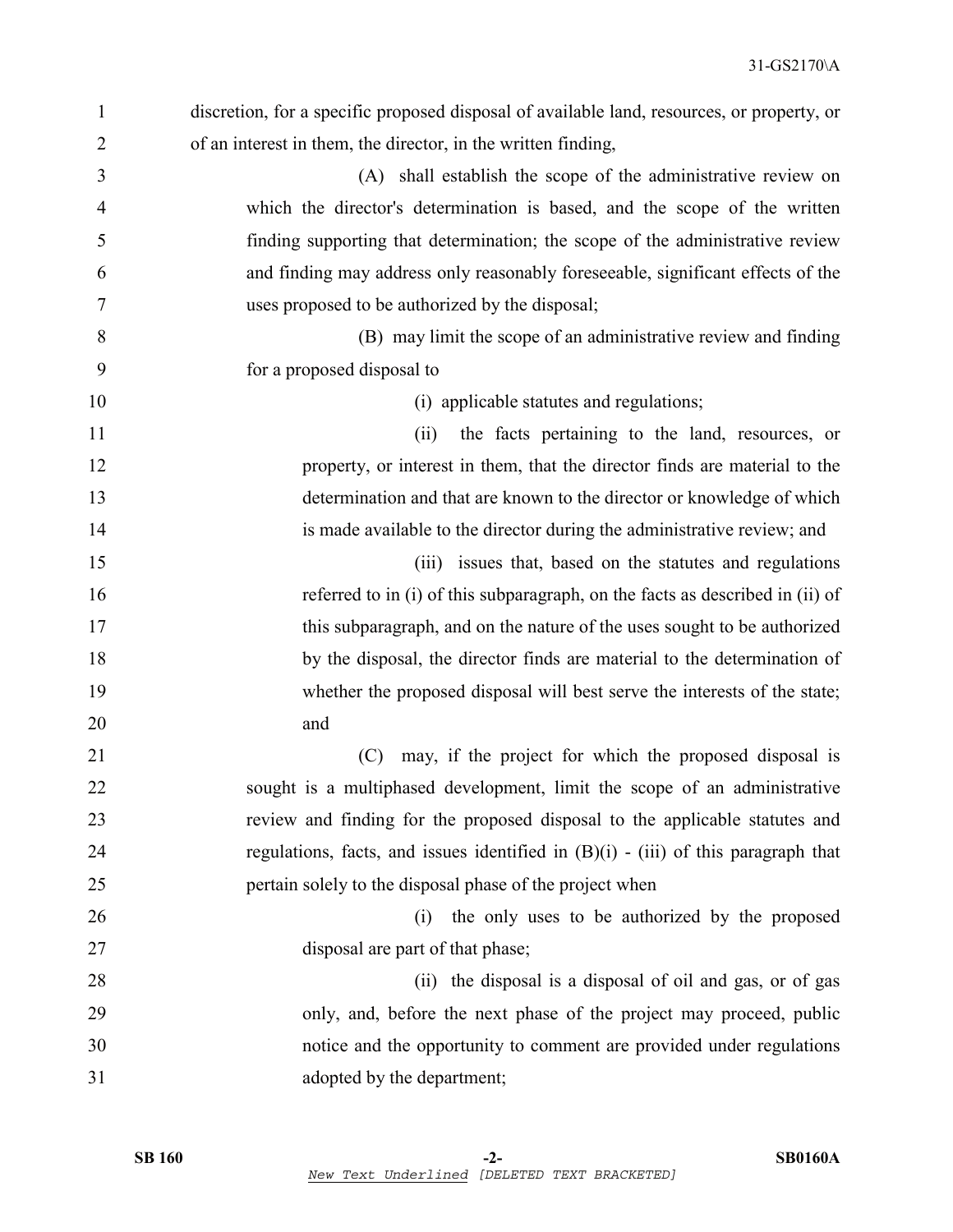| $\mathbf{1}$   | the department's approval is required before the<br>(iii)                                   |
|----------------|---------------------------------------------------------------------------------------------|
| $\overline{2}$ | next phase of the project may proceed; and                                                  |
| 3              | (iv) the department describes its reasons for a decision                                    |
| 4              | to phase;                                                                                   |
| 5              | (2) the director shall discuss in the written finding prepared and issued                   |
| 6              | under this subsection the reasons that each of the following was not material to the        |
| 7              | director's determination that the interests of the state will be best served:               |
| 8              | (A) facts pertaining to the land, resources, or property, or an                             |
| 9              | interest in them other than those that the director finds material under $(1)(B)(ii)$       |
| 10             | of this subsection; and                                                                     |
| 11             | (B) issues based on the statutes and regulations referred to in                             |
| 12             | $(1)(B)(i)$ of this subsection and on the facts described in $(1)(B)(ii)$ of this           |
| 13             | subsection;                                                                                 |
| 14             | (3) a written finding for an oil and gas lease sale or gas only lease sale                  |
| 15             | under AS $38.05.180$ is subject to (g) of this section;                                     |
| 16             | (4) a contract for the sale, lease, or other disposal of available land or                  |
| 17             | an interest in land is not legally binding on the state until the commissioner approves     |
| 18             | the contract, but if the appraised value is not greater than \$50,000 in the case of the    |
| 19             | sale of land or an interest in land, or \$5,000 in the case of the annual rental of land or |
| 20             | interest in land, the director may execute the contract without the approval of the         |
| 21             | commissioner;                                                                               |
| 22             | (5) public notice requirements relating to the sale, lease, or other                        |
| 23             | disposal of available land or an interest in land for oil and gas, or for gas only,         |
| 24             | proposed to be scheduled in the five-year oil and gas leasing program under                 |
| 25             | AS 38.05.180(b), except for a sale under $(6)(F)$ of this subsection, are as follows:       |
| 26             | (A) before a public hearing, if held, or in any case not less than                          |
| 27             | 180 days before the sale, lease, or other disposal of available land or an interest         |
| 28             | in land, the director shall make available to the public a preliminary written              |
| 29             | finding that states the scope of the review established under $(1)(A)$ of this              |
| 30             | subsection and includes the applicable statutes and regulations, the material               |
| 31             | facts and issues in accordance with $(1)(B)$ of this subsection, and information            |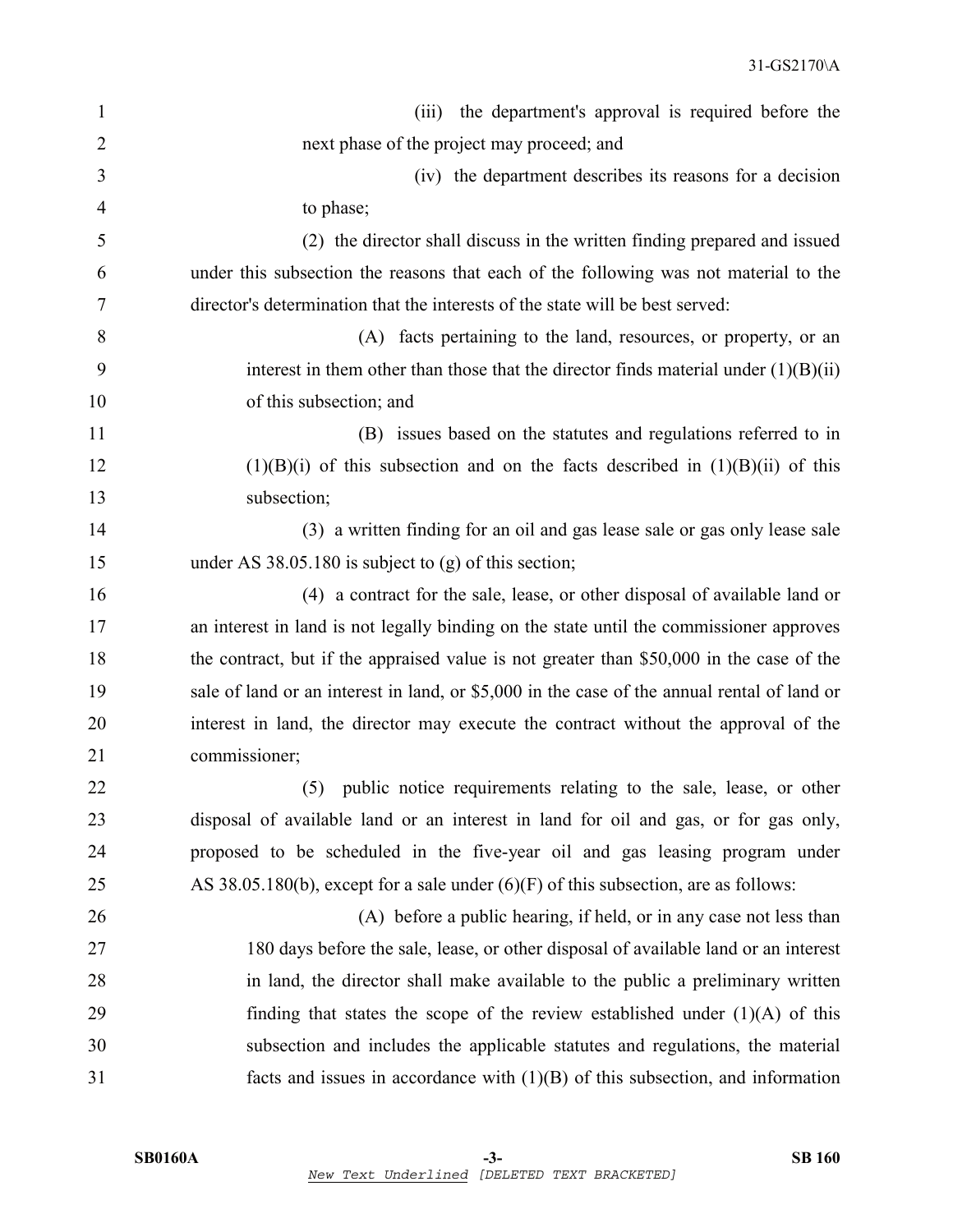1 required by (g) of this section, upon which the determination that the sale, 2 lease, or other disposal will serve the best interests of the state will be based; 3 the director shall provide opportunity for public comment on the preliminary 4 written finding for a period of not less than 60 days;

5 (B) after the public comment period for the preliminary written 6 finding and not less than 90 days before the sale, lease, or other disposal of 7 available land or an interest in land for oil and gas or for gas only, the director 8 shall make available to the public a final written finding that states the scope of 9 the review established under (1)(A) of this subsection and includes the 10 applicable statutes and regulations, the material facts and issues in accordance 11 with (1) of this subsection, and information required by (g) of this section, 12 upon which the determination that the sale, lease, or other disposal will serve 13 the best interests of the state is based:

14 (6) before a public hearing, if held, or in any case not less than 21 days 15 before the sale, lease, or other disposal of available land, property, resources, or 16 interests in them other than a sale, lease, or other disposal of available land or an 17 interest in land for oil and gas or for gas only under (5) of this subsection, the director 18 shall make available to the public a written finding that, in accordance with (1) of this 19 subsection, sets out the material facts and applicable statutes and regulations and any 20 other information required by statute or regulation to be considered upon which the 21 determination that the sale, lease, or other disposal will best serve the interests of the 22 state was based; however, a written finding is not required before the approval of

23 (A) a contract for a negotiated sale **of 500,000 or less board**  24 **feet or equivalent other measure of timber** [AUTHORIZED] under 25 **AS 38.05.118** [AS 38.05.115];

26 (B) a lease of land for a shore fishery site under AS 38.05.082;

27 (C) a permit or other authorization revocable by the 28 commissioner;

- 29 (D) a mineral claim located under AS 38.05.195;
- 30 (E) a mineral lease issued under AS 38.05.205;
- 31 (F) an exempt oil and gas lease sale or gas only lease sale under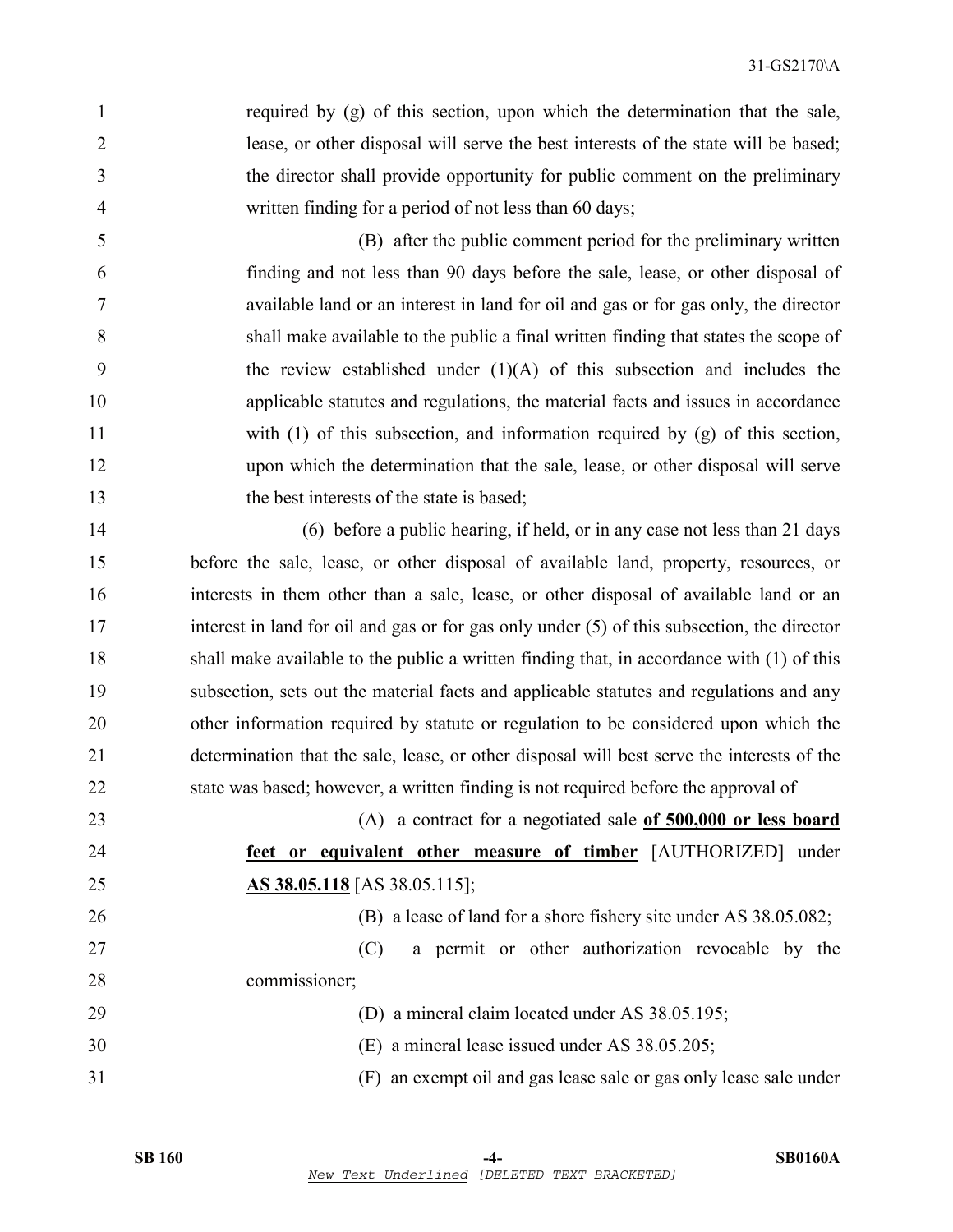| 1              | AS 38.05.180(d) of acreage subject to a best interest finding issued within the    |
|----------------|------------------------------------------------------------------------------------|
| $\overline{2}$ | previous 10 years or a reoffer oil and gas lease sale or gas only lease sale under |
| 3              | AS $38.05.180(w)$ of acreage subject to a best interest finding issued within the  |
| 4              | previous 10 years, unless the commissioner determines that substantial new         |
| 5              | information has become available that justifies a supplement to the most recent    |
| 6              | best interest finding for the exempt oil and gas lease sale or gas only lease sale |
| 7              | acreage and for the reoffer oil and gas lease sale or gas only lease sale acreage; |
| 8              | however, for each oil and gas lease sale or gas only lease sale described in this  |
| 9              | subparagraph, the director shall call for comments from the public; the            |
| 10             | director's call for public comments must provide opportunity for public            |
| 11             | comment for a period of not less than 30 days; if the director determines that a   |
| 12             | supplement to the most recent best interest finding for the acreage is required    |
| 13             | under this subparagraph,                                                           |
| 14             | the director shall issue the supplement to the best<br>(i)                         |
| 15             | interest finding not later than 90 days before the sale;                           |
| 16             | (ii) not later than 45 days before the sale, the director                          |
| 17             | shall issue a notice describing the interests to be offered, the location          |
| 18             | and time of the sale, and the terms and conditions of the sale; and                |
| 19             | (iii) the supplement has the status of a final written best                        |
| 20             | interest finding for purposes of $(i)$ and $(l)$ of this section;                  |
| 21             | (G) a surface use lease under AS 38.05.255;                                        |
| 22             | (H) a permit, right-of-way, or easement under AS 38.05.850;                        |
| 23             | (7) the director shall include in                                                  |
| 24             | (A) a preliminary written finding, if required, a summary of                       |
| 25             | agency and public comments, if any, obtained as a result of contacts with other    |
| 26             | agencies concerning a proposed disposal or as a result of informal efforts         |
| 27             | undertaken by the department to solicit public response to a proposed disposal,    |
| 28             | and the department's preliminary responses to those comments; and                  |
| 29             | (B) the final written finding a summary of agency and public                       |
| 30             | comments received and the department's responses to those comments.                |
| 31             | * Sec. 2. AS $38.05.110(c)$ is amended to read:                                    |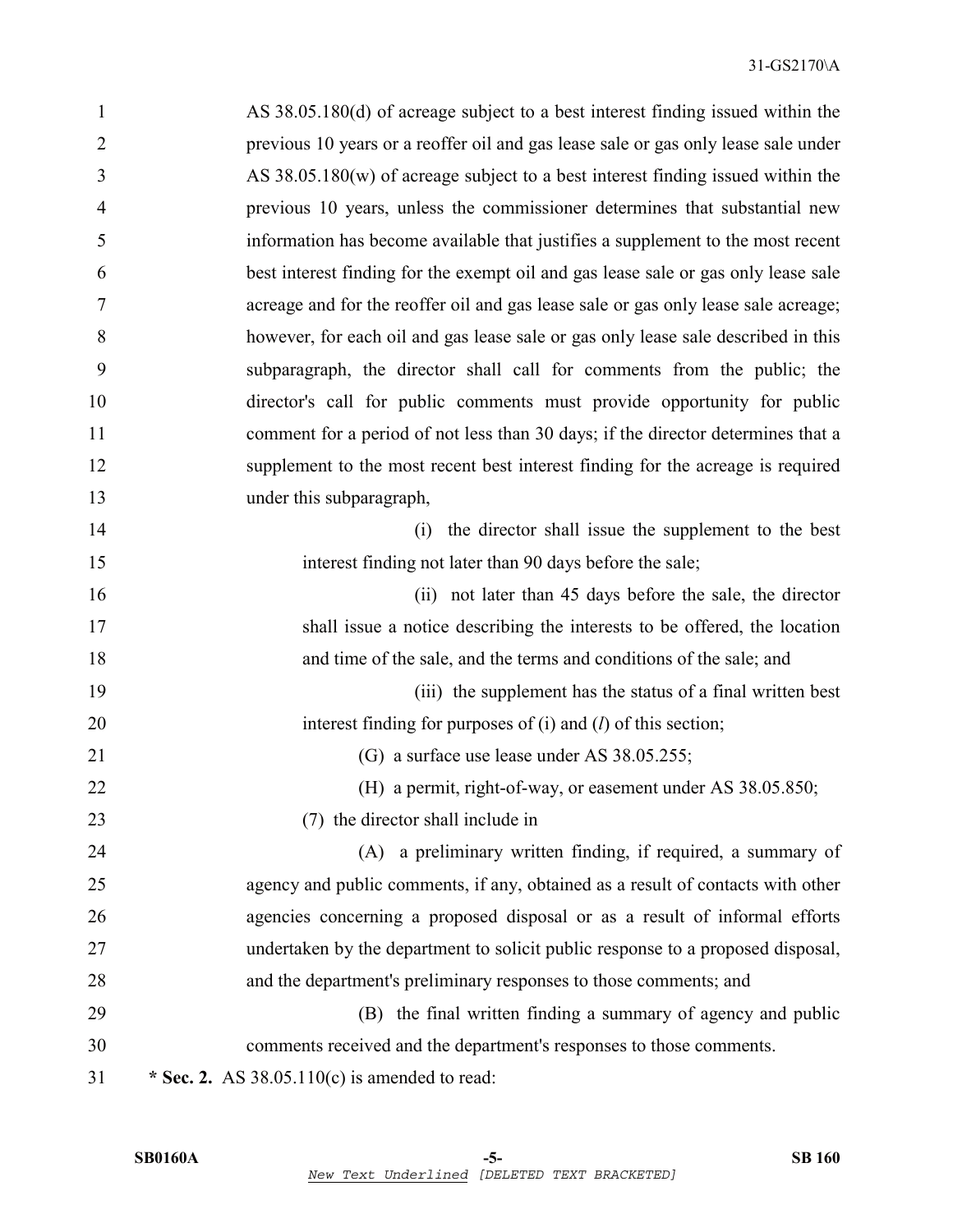1 (c) If a sale of timber may be offered under multiple provisions of 2 **AS 38.05.110 – 38.05.120** [AS 38.05.110 - 38.05.123], the commissioner shall 3 determine the applicable provisions under which to offer the timber.

4 **\* Sec. 3.** AS 38.05.112(a) is amended to read:

5 (a) **Except** [THE DEPARTMENT MAY NOT AUTHORIZE THE 6 HARVEST OF TIMBER, EXCEPT] for harvests of 10 acres or less or timber 7 salvaged from land cleared for a nonforest use, **the department may not authorize**  8 **the harvest of timber in a harvest unit** until a site-specific forest land use plan has 9 been adopted. **A forest land use plan may authorize timber harvests for multiple**  10 **harvest units included in a timber sale contract. The department is not required**  11 **to adopt any forest land use plans prior to awarding a timber sale contract** [A 12 FOREST LAND USE PLAN IS REQUIRED WHETHER OR NOT A REGIONAL 13 OR AREA LAND USE PLAN UNDER AS 38.04.065(a) OR A FOREST 14 MANAGEMENT PLAN UNDER AS 41.17.230 HAS BEEN ADOPTED. THE 15 REQUIREMENTS OF AS 38.04.065(b) SHALL APPLY TO A LAND USE PLAN 16 ADOPTED UNDER THIS SECTION ONLY IF A REGIONAL OR AREA LAND 17 USE PLAN UNDER AS 38.04.065(a) OR A FOREST MANAGEMENT PLAN 18 UNDER AS 41.17.230 HAS NOT BEEN ADOPTED].

- 19 **\* Sec. 4.** AS 38.05.112 is amended by adding new subsections to read:
- 20 (d) A forest land use plan is required whether or not a regional or area land use 21 plan under AS 38.04.065(a) or a forest management plan under AS 41.17.230 has been 22 adopted. The requirements of AS 38.04.065(b) apply to a land use plan adopted under 23 this section only if a regional or area land use plan under AS 38.04.065(a) or a forest 24 management plan under AS 41.17.230 has not been adopted.
	-

25 (e) Notwithstanding AS 44.37.011, a person may not seek reconsideration of 26 or appeal to the commissioner a decision to adopt a forest land use plan.

27 **\* Sec. 5.** AS 38.05.115(a) is amended to read:

28 (a) The commissioner shall determine the timber to be sold and the 29 limitations, conditions, and terms of sale. The limitations, conditions, and terms shall 30 include the utilization, development, and maintenance of the sustained yield principle, 31 subject to preference among other beneficial uses [. THE COMMISSIONER MAY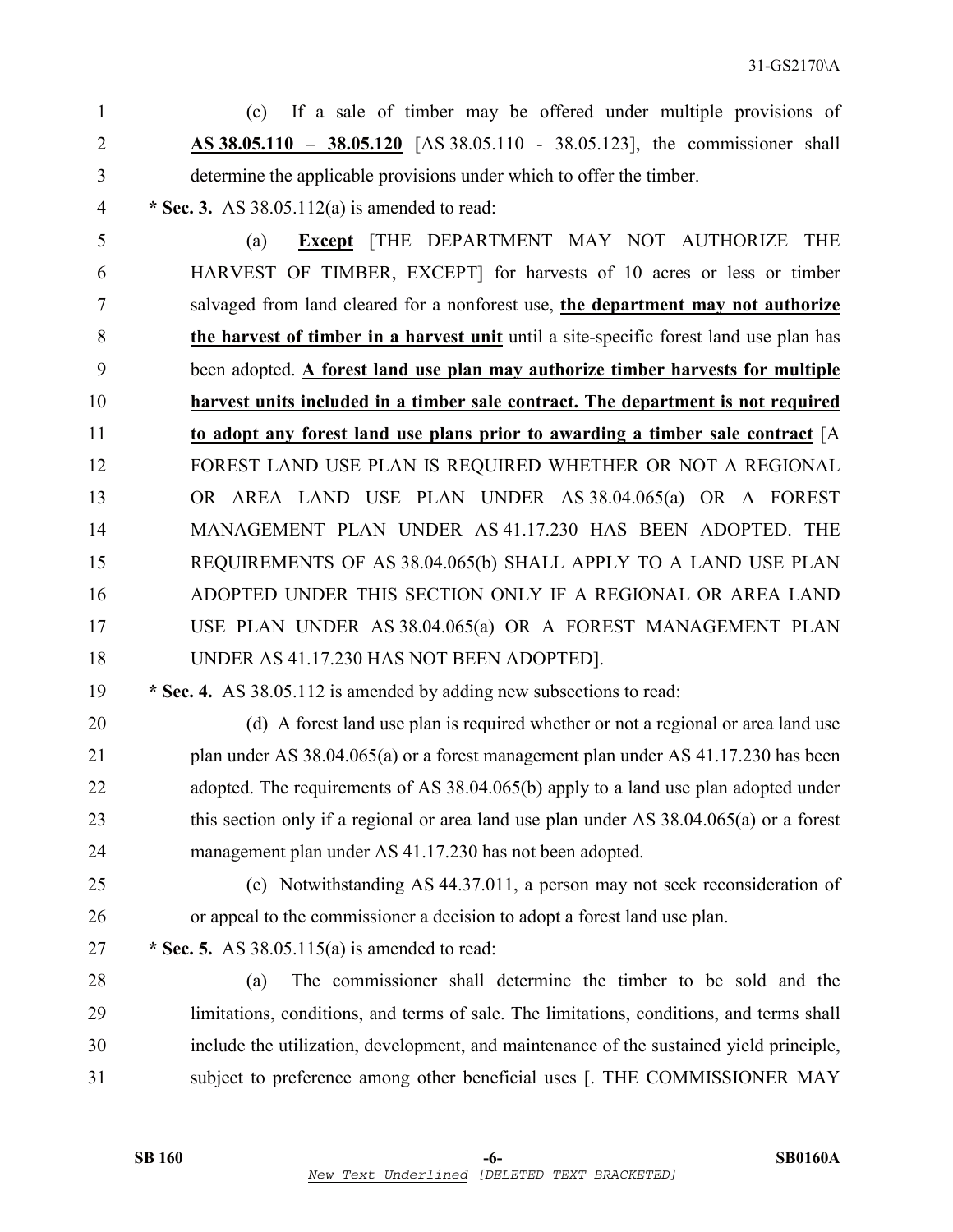| 1              | NEGOTIATE SALES OF TIMBER WITHOUT ADVERTISEMENT AND ON THE                                             |
|----------------|--------------------------------------------------------------------------------------------------------|
| $\overline{2}$ | LIMITATIONS, CONDITIONS, AND TERMS THAT ARE CONSIDERED TO BE                                           |
| 3              | IN THE BEST INTERESTS OF THE STATE. WITHIN A ONE-YEAR PERIOD,                                          |
| 4              | COMMISSIONER MAY NOT NEGOTIATE A SALE<br><b>WITHOUT</b><br><b>THE</b>                                  |
| 5              | ADVERTISEMENT TO THE SAME PURCHASER OF MORE THAN 500 M.B.M.                                            |
| 6              | OR EQUIVALENT OTHER MEASURE OF TIMBER].                                                                |
| 7              | * Sec. 6. AS $38.05.118(a)$ is amended to read:                                                        |
| 8              | Upon [NOTWITHSTANDING AS 38.05.115 AND 38.05.120, AND<br>(a)                                           |
| 9              | UPON] a finding that $\underline{a}$ [THE] sale is in the best interest of the state, the commissioner |
| 10             | may negotiate a sale of timber [TO A LOCAL MANUFACTURER OF WOOD                                        |
| 11             | PRODUCTS OR A USER OF WOOD FIBER] at appraised value. The period of a                                  |
| 12             | contract for a sale of timber negotiated under this section may not exceed 25 years.                   |
| 13             | The contract shall provide that the appraised value of timber remaining to be harvested                |
| 14             | under the provisions of the contract shall be redetermined at least once every five                    |
| 15             | years.                                                                                                 |
| 16             | * Sec. 7. AS $38.05.118(b)$ is amended to read:                                                        |
| 17             | (b) Notice of intent to negotiate a contract authorized by (a) of this section $f$ or                  |
| 18             | more than 500,000 board feet or equivalent other measure of timber shall be                            |
| 19             | given in accordance with AS 38.05.945.                                                                 |
| 20             | * Sec. 8. AS 38.05.118 is amended by adding new subsections to read:                                   |
| 21             | In making a best interest finding required by AS $38.05.035(e)$ and this<br>(d)                        |
| 22             | section, the commissioner shall consider the following factors:                                        |
| 23             | (1) the local timber market;                                                                           |
| 24             | (2) specialized or developing foreign or domestic markets;                                             |
| 25             | (3) the presence of underutilized timber;                                                              |
| 26             | (4) the economic constraints of the intended market for the timber; and                                |
| 27             | any other reasonably foreseeable benefits to the state and local<br>(5)                                |
| 28             | economies from the sale.                                                                               |
| 29             | (e) Within a one-year period, the commissioner may not negotiate additional                            |
| 30             | timber sales to the same purchaser for more than 500,000 board feet or equivalent                      |
| 31             | other measure of timber. The requirements of AS 34.15.150 do not apply to timber                       |